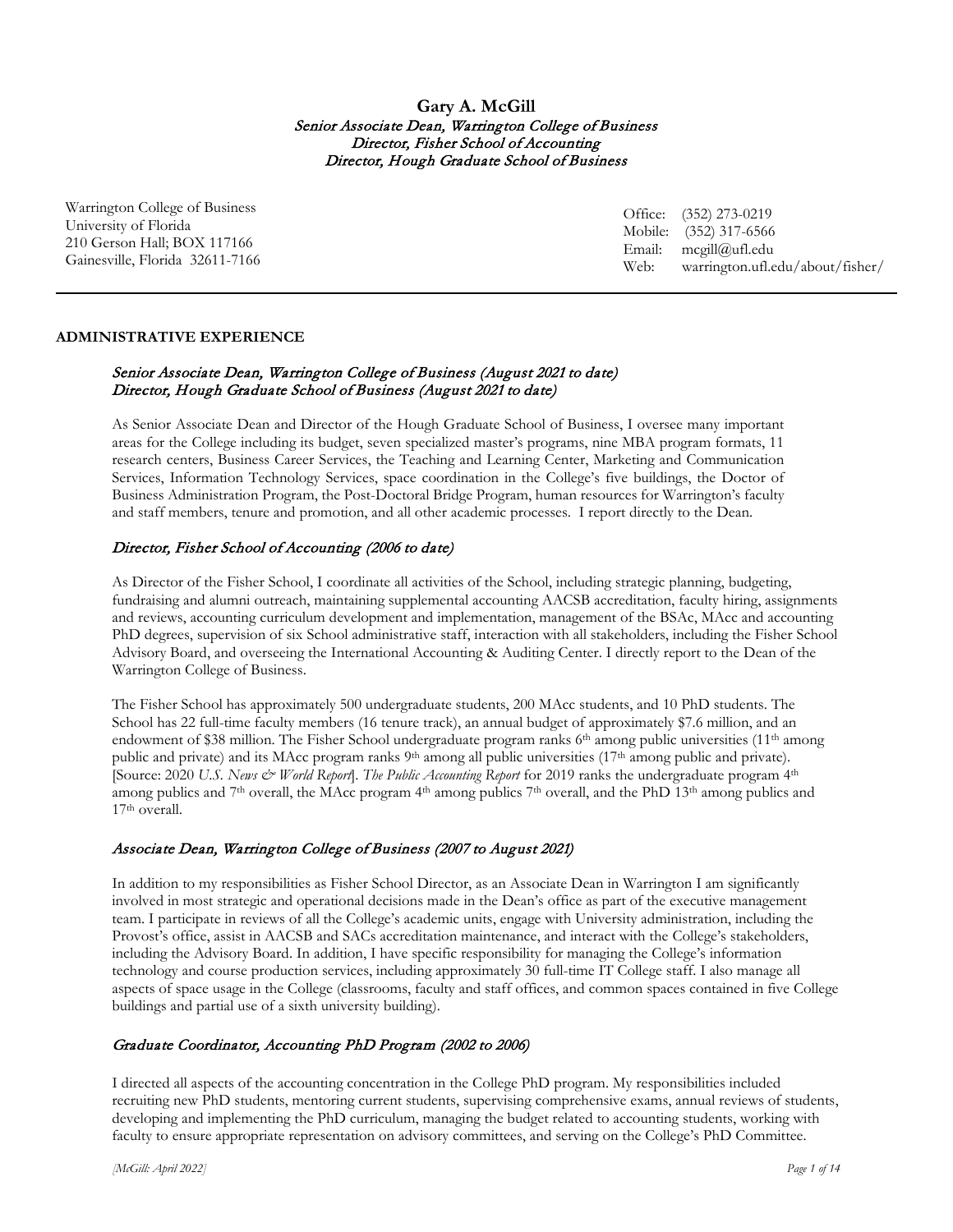# **ACADEMIC APPOINTMENTS**

| 2021 to date   | Senior Associate Dean, Warrington College of Business<br>University of Florida      |
|----------------|-------------------------------------------------------------------------------------|
| $2021$ to date | Director, Hough Graduate School of Business<br>University of Florida                |
| 2012 to date   | J. Roy Duggan Endowed Professorship<br>University of Florida                        |
| 2007 to 2021   | Associate Dean, Warrington College of Business<br>University of Florida             |
| $2007$ to date | Professor of Accounting<br>University of Florida                                    |
| 2006 to date   | Director, Fisher School of Accounting<br>University of Florida                      |
| 2002 to 2006   | Graduate Coordinator, Ph.D. Program (Accounting)                                    |
| 1999 to 2011   | PricewaterhouseCoopers Endowed Professorship<br>University of Florida               |
| 1994 to 1995   | Price Waterhouse Visiting Tax Research Professor<br>National Office, New York       |
| 1994 to 2007   | Associate Professor of Accounting<br>University of Florida<br>(Tenure Granted 1994) |
| 1986 to 1994   | Assistant Professor of Accounting<br>University of Florida                          |
| 1983 to 1986   | Part-time Instructor of Accounting<br>Texas Tech University                         |
| 1982 to 1983   | Adjunct Instructor of Accounting<br>University of Texas at Arlington                |
| 1980 to 1981   | Graduate Teaching Assistant<br>University of Texas at Arlington                     |

# **EDUCATION**

Ph.D. (Accounting), Texas Tech University, 1988 M.P.A. (Taxation), University of Texas at Arlington, 1984 B.B.A. (Accounting), University of Texas at Arlington, 1980

# **PROFESSIONAL CERTIFICATION**

Certified Public Accountant, Texas, 1983 Certified Internal Auditor, 2011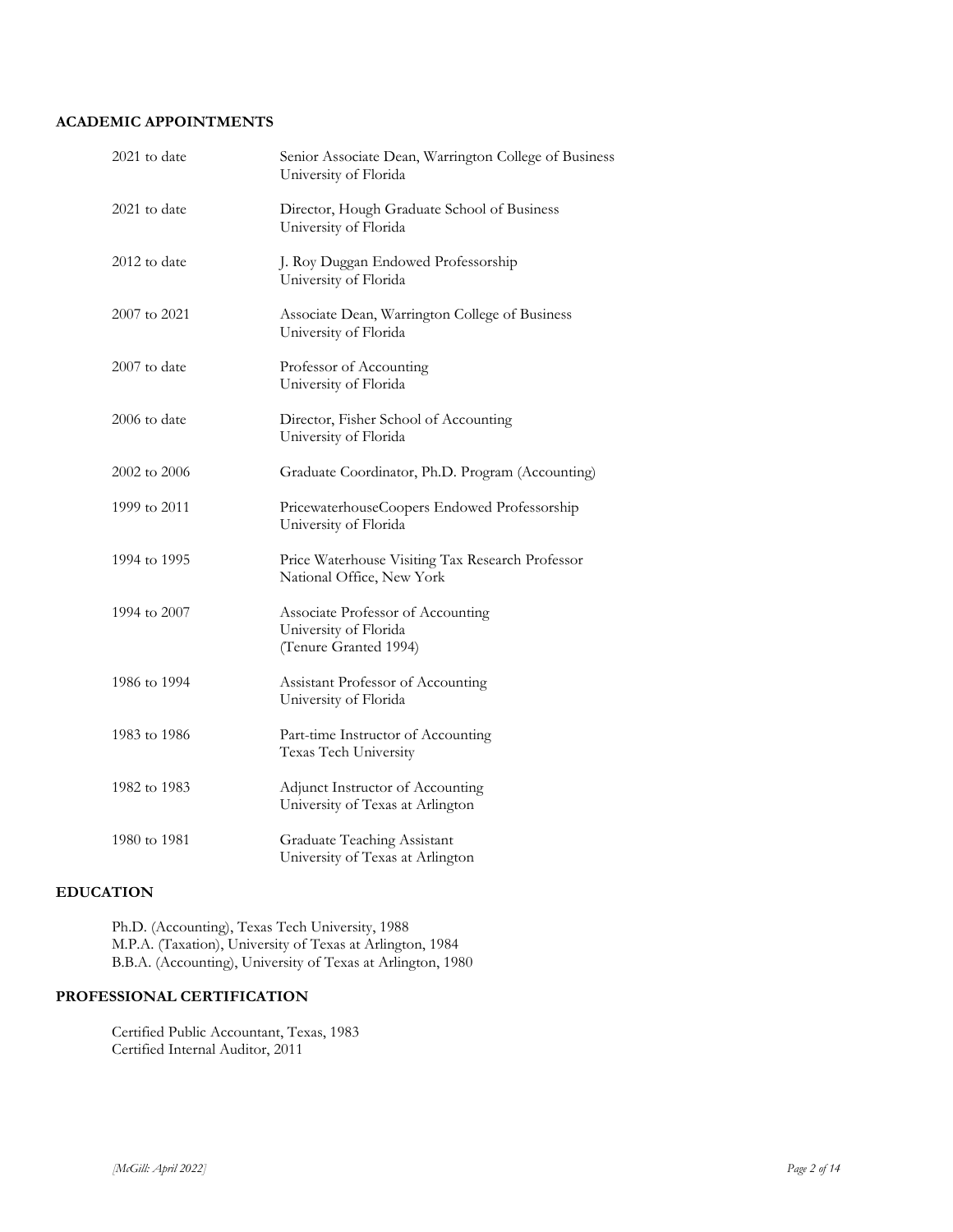## **PROFESSIONAL EXPERIENCE**

1994 to 1995 (Sabbatical) Price Waterhouse, National Office, New York 1981 to 1983 Ernst & Whinney, Dallas, Texas

#### **SCHOLARLY HONORS AND AWARDS**

#### **Teaching**

*As Director of the Fisher School and Associate Dean, I removed myself from teaching award eligibility effective November, 2005.* J. Michael Cook Award for Excellence in Teaching, 2003-2004 (selected by Fisher School faculty committee) TIP (Teaching) Award Recipient, University of Florida, 1998-99 (selected by Warrington College of Business Administration faculty committee)

J. Michael Cook Award for Excellence in Teaching, 1997-1998 (selected by Fisher School faculty committee)

Undergraduate Teacher of the Year, Fisher School of Accounting, 1996-1997 (selected by vote of graduating students)

TIP (Teaching) Award Recipient, University of Florida, 1994-95 (selected by College of Business Administration faculty committee)

Undergraduate Teacher of the Year, Fisher School of Accounting, 1992-1993 (selected by vote of graduating students)

University of Florida Outstanding Undergraduate Teaching Award, 1990-1991 (selected by College of Business Administration faculty committee)

Outstanding Teacher recognition, Fisher School of Accounting, 1987 (selected by vote of students)

#### Research

*University of Florida Term Professor*, 2020-2022.

*The Journal of the American Taxation Association Outstanding Paper Award,* 2012, [Awarded for "The Effects of Increased Book-Tax Difference Tax Return Disclosures On Firm Valuation And Behavior" (with M. Donohoe)]

*American Taxation Association Outstanding Manuscript Award*, 2005, [Awarded for Lost in Translation: Detecting Tax Shelter Activity in Financial Statements," *National Tax Journal*, September 2004 (with E. Outslay)]

PricewaterhouseCoopers Summer Faculty Fellow, 1998

Price Waterhouse Visiting Tax Research Professor, National Office, New York, 1994-95

Ernst & Young Faculty Research Fellow, Fisher School of Accounting, 1991

Best Faculty Paper Award, 1991 Midwest Regional AAA Meeting, Kansas City

#### **Other**

*Ray M. Sommerfeld Outstanding Tax Educator Award*, 2018, awarded by the American Taxation Association section of the American Accounting Association. *Federation of Schools of Accountancy/Joseph A. Silvoso Faculty Merit Award*, 2015 *Distinguished Alumni Faculty Award*, Rawls College of Business at Texas Tech University, 2015 (inaugural recipient) Needles Doctoral Fellowship, Texas Tech University, 1986 AAA Doctoral Consortium Fellow, 1985 Area of Accounting Doctoral Fellowship, Texas Tech University, 1983-1985 Beta Alpha Psi, Beta Gamma Sigma, Phi Kappa Phi

#### **PROFESSIONAL SERVICE**

#### Editorial Service

| 1994 to 2013 | Associate Editor, Journal of Accounting Literature                                        |
|--------------|-------------------------------------------------------------------------------------------|
| 1993 to 2012 | Editorial Review Board, Advances in Taxation                                              |
| 1989 to 1992 | Editorial Review Board, The Journal of the American Taxation Association                  |
| Various      | Ad Hoc Reviewer: The Accounting Review, National Tax Journal, The Journal of the          |
|              | American Taxation Association, Advances in Taxation, Journal of Accounting Literature,    |
|              | Journal of International Accounting, Auditing, and Taxation, Journal of Housing Research, |
|              | Real Estate Economics, Behavioral Research in Accounting, Journal of Housing Economics    |
| 2000, 2004   | Referee for ATA/Journal of the American Taxation Association Research Conference          |
|              |                                                                                           |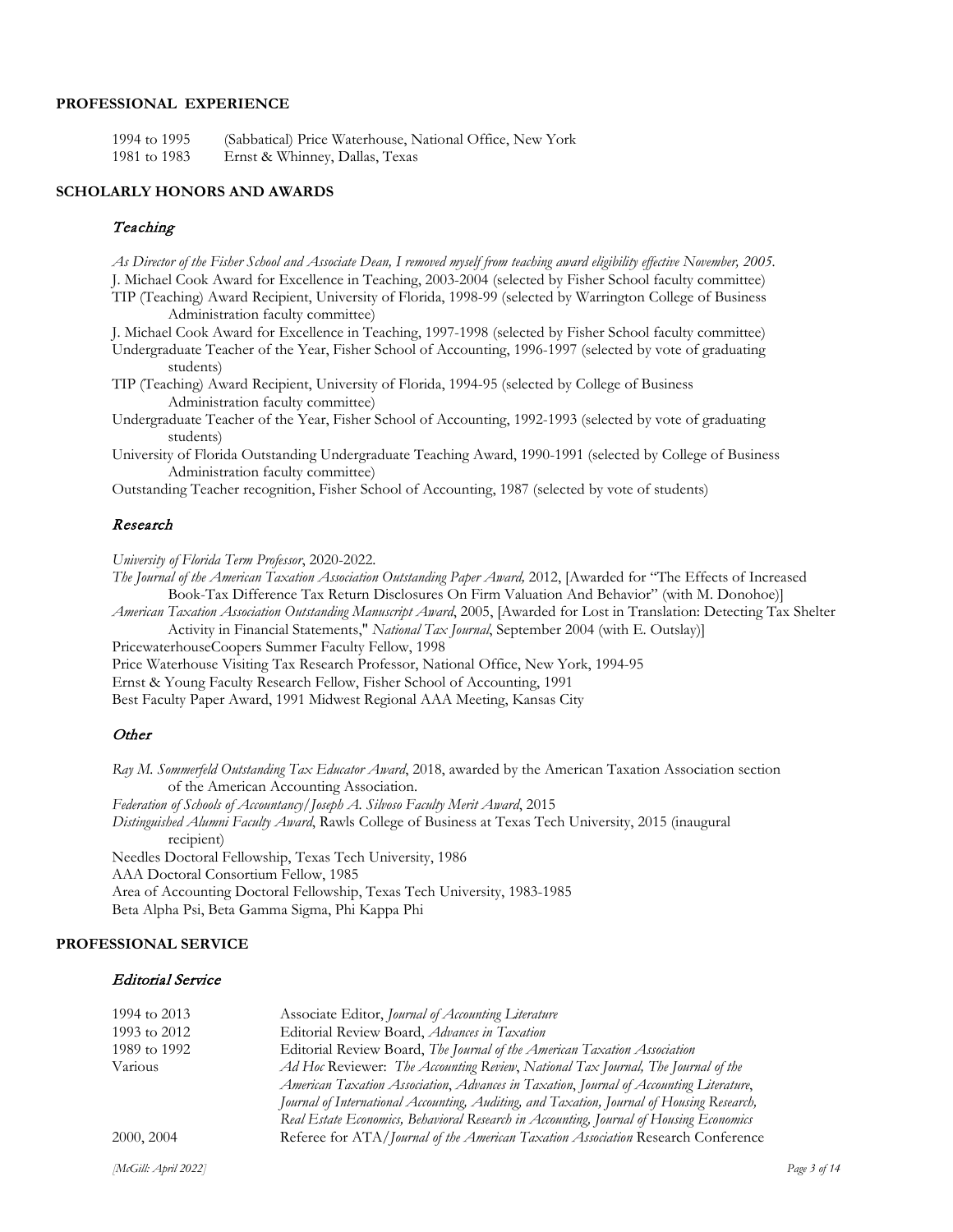| 1992, 1997, 1998   | Reviewer, AAA Annual Meeting, Accounting, Behavior and Organization Section<br>and Taxation Section.                        |
|--------------------|-----------------------------------------------------------------------------------------------------------------------------|
| 1994               | Reviewer, Midyear Meeting, Accounting, Behavior and Organization Section,<br>Albuquerque, New Mexico                        |
| 1991, 1992<br>1991 | Reviewer, Southeast AAA Meeting, Atlanta, Georgia<br>Reviewer, Decision Sciences Institute National Meeting, Miami, Florida |

# Committee Activity

## *National*

| 2022 to date  | Chair, Accounting Accreditation Committee (AAC), AACSB International                    |
|---------------|-----------------------------------------------------------------------------------------|
| 2020 to 2022  | Vice Chair, Accounting Accreditation Committee (AAC), AACSB International               |
| 2020 to 2023  | Member, Accounting Accreditation Policy Committee, AACSB International                  |
| 2013 to 2014  | Vice President - Finance, American Taxation Association                                 |
| 2012 to 2014  | Chair, Finance Committee, American Taxation Association                                 |
| 2012 to 2013  | Vice President Elect - Finance, American Taxation Association                           |
| 2012 to 2015, |                                                                                         |
| 2018 to 2022  | Member, Accounting Accreditation Committee (AAC), AACSB International                   |
| 2011 to 2012  | President, Federation of Schools of Accountancy                                         |
| 2010 to 2011  | Vice President and President-elect, Federation of Schools of Accountancy                |
| 2008 to 2010  | Secretary, Federation of Schools of Accountancy                                         |
| 2007 to 2008  | Member, American Accounting Association, Notable Contributions to Accounting            |
|               | Literature Award Selection Committee                                                    |
| 2007 to date  | Member, Education Committee, Florida State Board of Public Accountancy                  |
| 2007 to date  | Accounting Chair or Member, AACSB Accreditation Peer Review Teams                       |
| 2006 to 2013  | Board Member, Federation of Schools of Accountancy                                      |
| 2001 to 2005  | Trustee (elected board member), American Taxation Association                           |
| 2003 to 2005  | Treasurer, American Taxation Association                                                |
| 2002 to 2003  | Director of Publications, American Taxation Association                                 |
| 2001 to 2002  | Director of Publications-Elect, American Taxation Association                           |
| 2004 to 2006  | ATA Legal Research Committee, American Taxation Association                             |
| 2001 to 2003  | Member, Publications Committee, American Taxation Association                           |
| 2000 to 2001  | Member, ATA/Journal of the American Taxation Association Research Conference Organizing |
|               | Committee                                                                               |
| 1999 to 2001  | Chairperson, ATA/PwC Doctoral Dissertation Award Committee                              |
| 1998 to 1999  | Chairperson, ATA/AA Teaching Innovations Awards Committee                               |
| 1997 to 1998  | ATA/AA Teaching Innovations Awards Committee                                            |
| 1996 to 1997  | ATA Research Methodologies Committee                                                    |
| 1996 to 1997  | AAA Curriculum Enhancement/Price Waterhouse Case Materials Task Force                   |
| 1994 to 1997  | Member, National Tax Association, Federal Taxation and Finance Committee                |
| 1993 to 1994  | Chairperson, American Taxation Association Committee on International Tax Policy        |
| 1993 to 1994  | Member, Research Committee of the International Accounting Section                      |
| 1988 to 1996  | American Taxation Association Committee on International Tax Policy                     |
| 1991 to 1992  | American Taxation Association/PW Doctoral Dissertation Award Committee                  |
| University    |                                                                                         |
| 2021 to 2022  | Member, UF Budget Enhancement: Working Group                                            |
| 2015          | Member, UF President's Goals Task Force                                                 |

| 20 I J       | INTELLIDEL, UT I LESIGEILL'S CIUTAIS L'ASK L'ULCE                           |
|--------------|-----------------------------------------------------------------------------|
| 2014 to 2015 | Member, CFO Search Committee                                                |
| 2012 to date | Member, International Center for Automated Information Research (ICAIR)     |
| 2000 to 2003 | Member, UF Preservation of Historic Buildings and Sites Committee           |
| 1993 to 1997 | Member, UF Standing Committee on Academic Computing, Council on Information |
|              | Technologies and Services                                                   |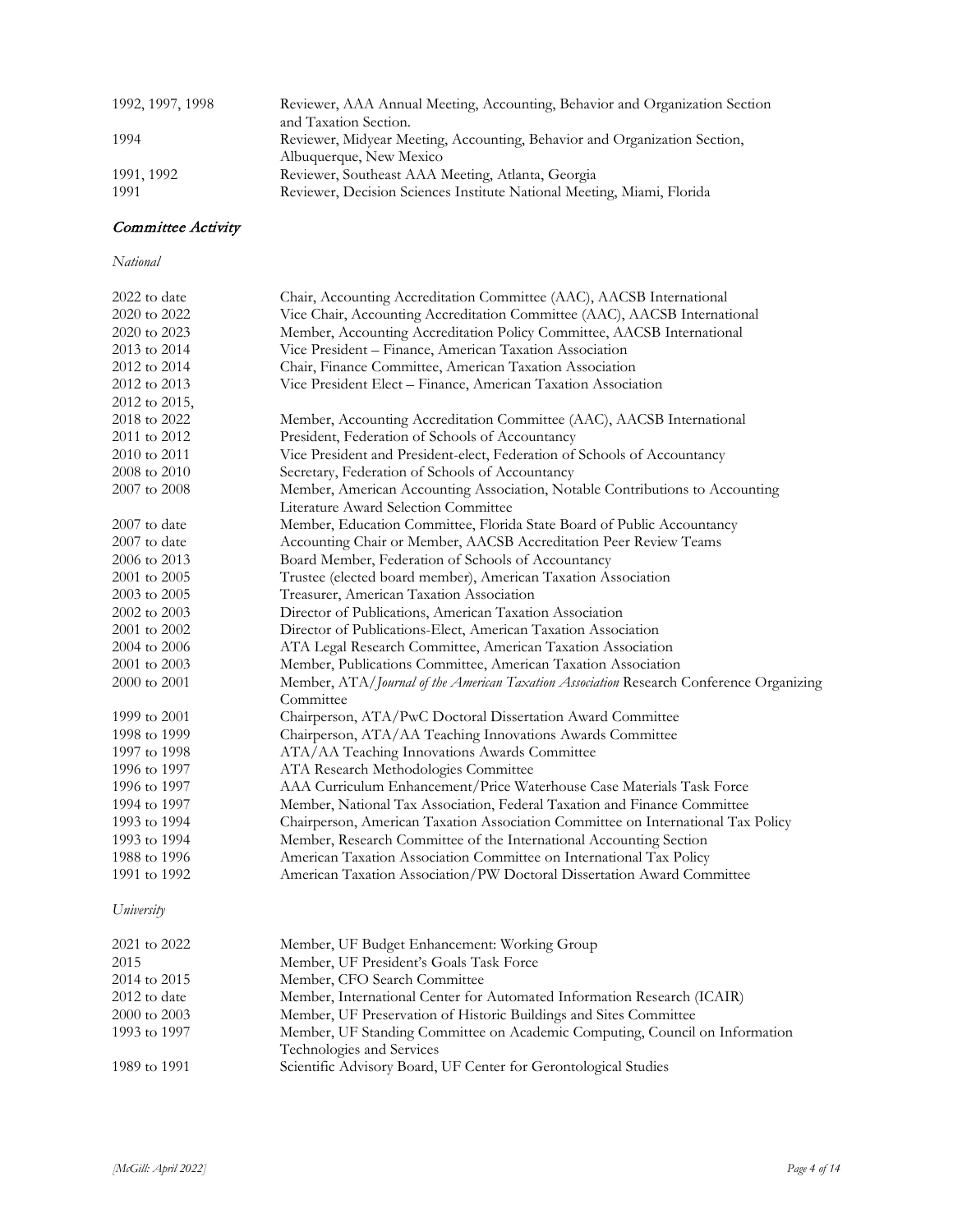## *College*

| 2016               | Chair, Search Committee, Director Heavener School of Business |
|--------------------|---------------------------------------------------------------|
| 2016               | Chair, Search Committee, Director of MBA Program              |
| 2012               | Sustained Performance Plan Review Committee                   |
| 2011 to 2012,      |                                                               |
| 2016 to 2017       | Strategic Planning Committee                                  |
| 2010 to 2011       | Chair, Administrative Unit Reorganization Committee           |
| 2002 to 2004, 2011 | Research Committee                                            |
| 2002 to 2006       | Graduate Committee                                            |
| $2004$ to date     | Information Resources Committee                               |
| 1989 to 2002       | Teaching Committee, Chair, 1995-96, 1997-98, 2000-01          |
| 2000 to 2002       | Teacher of the Year Award Committee                           |
| 1999 to 2001       | Master's Degree Advisory Committee                            |
| 1999 to 2002.      | Dean's Advisory Committee                                     |
| 2004 to 2006       |                                                               |
| 1999               | Teacher of the Year Award Committee                           |
| 1995 to 1998       | Strategic Planning Committee                                  |
| 1994 to 1995       | Information Resources Committee                               |
| 1987 to 1989.      | UF Graduation Marshal                                         |
| 1997 to 1999       |                                                               |
|                    |                                                               |

*Fisher School of Accounting*

| 2002 to 2006  | Graduate Coordinator, PhD program (Accounting)                                 |
|---------------|--------------------------------------------------------------------------------|
| 2005 to 2006  | Director Search Committee                                                      |
| 2003 to 2006  | Faculty Recruiting Committee, Chair (2006)                                     |
| 2000 to 2001  | Admissions Committee                                                           |
| 2000 to 2006  | Co-Faculty Advisor, Fisher School of Accounting Council (student organization) |
| 2000          | Summer Research Grants Policy Revision Committee                               |
| 1999 to 2004  | Facilities (New Building) Committee                                            |
| 1998 to 2005  | Chair, Technology Committee                                                    |
| 1999 to 2000  | J. Michael Cook Teaching Award Selection Committee                             |
| 1999          | Co-Chair, Strategic Planning Committee, External Relations Task Force          |
| 1998 to 1999  | Faculty Building Campaign Committee                                            |
| 1998 to 2003  | Steering Committee Subcommittee on Alumni Relations                            |
| 1998 to 2003  | Steering Committee Subcommittee on New Building                                |
| 1997 to 2001, | Research Workshop Coordinator                                                  |
| 2004 to 2005  |                                                                                |
| 1997 to 1998  | Chair, Internet Resources Task Force                                           |
| 1992 to 1997  | Summer Grant Awards Selection Committee                                        |
| 1992          | Search Committee--Directors of Center for Accounting Research and Professional |
|               | Education                                                                      |
| 1991          | Summer Research Grants Policy Revision Committee                               |
| 1991 to 1992  | Faculty Sponsor, UF Volunteer Income Tax Assistance (VITA) Program             |
| 1988 to 1989  | Student Awards Committee                                                       |
| 1987 to 1989, | Faculty Advisor, Florida Accounting Association (student organization)         |
| 1996 to 2000  |                                                                                |

### **COURSES TAUGHT**

*Graduate:* Taxation of International Transactions, International Accounting and Taxation, Multi-state Taxation, Taxation of Corporate Transactions, Tax Problems of Transactions in Real Estate, Study of Federal Income Tax Law, Tax Policy Symposium, Ph.D. Seminar in Tax Research, Ph.D. Seminar in Accounting Research, Lecturer in Seminar in Gerontological Issues, Lecturer in E-Commerce Practicum, Post-Doctoral Bridge Program – Accounting Research – Accounting Module, DBA Program – Accounting Research, MBA Global Immersion Courses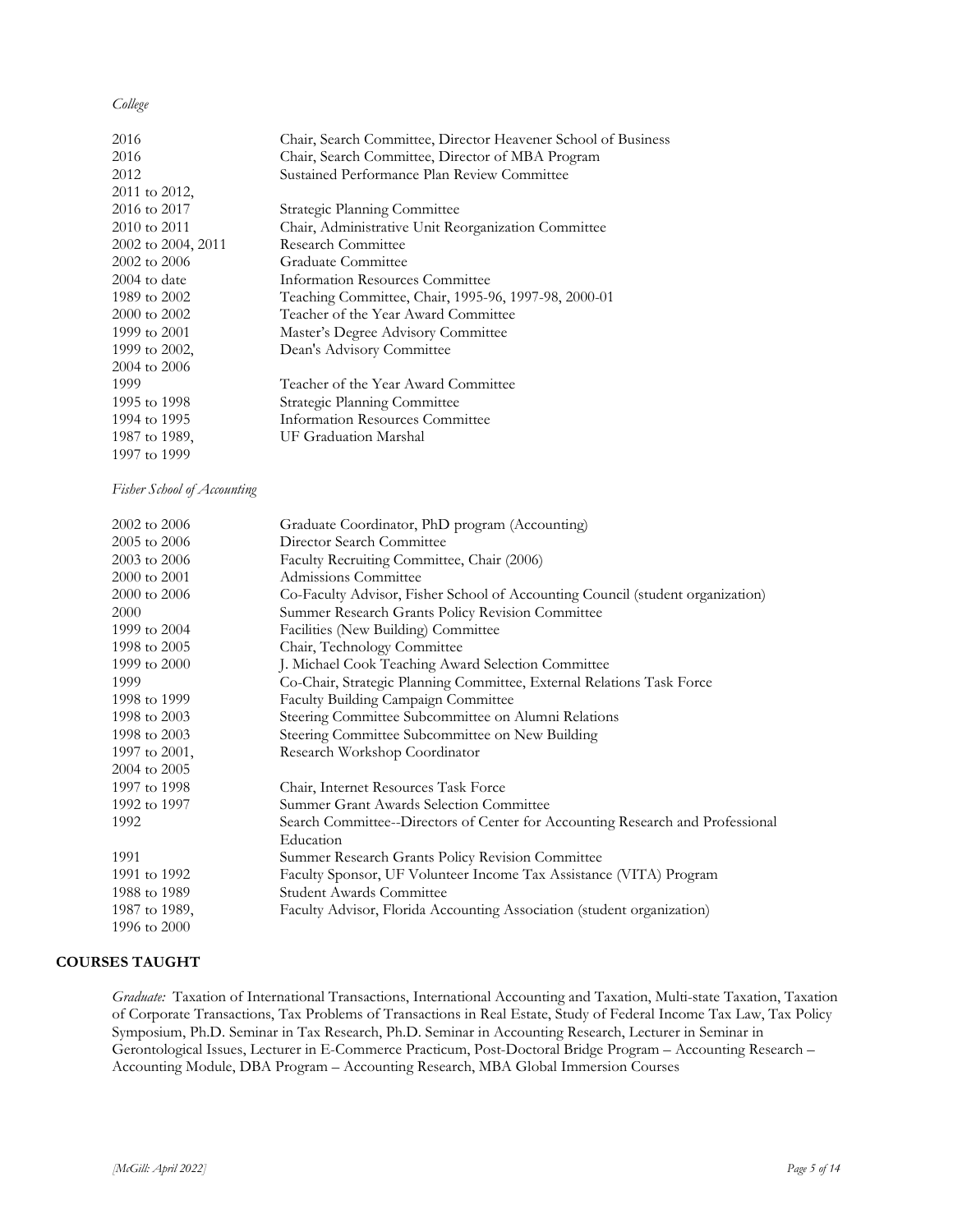*Undergraduate:* Advanced Income Taxation, Introduction to Income Taxation, Principles of Accounting

*Professional/Executive:* Various national programs for international accounting and consulting firms (entry level through partner level), international taxation, corporate taxation, tax research, accounting for income taxes.

#### **BUSINESS AND CIVIC ACTIVITIES**

Planning Commissioner, City of Gainesville Plan Board, 1997 to 2001; chair 2000 to 2001 Board of Trustees, WUFT-Friends of Five, Public Television, Gainesville, Florida, 1991-1994 Historic Preservation Board--City of Gainesville, Florida, Member, 1988-1993, Vice-chair, 1989-1990, Chair, 1990-1992 Board of Directors, Historic Gainesville, Inc., 1988-1993, Treasurer, 1989-1992 Board of Directors, University of Texas at Arlington Accounting Alumni Association, 1980-1983

# **RESEARCH ACTIVITY**

## Research Grants:

| 2006    | National Association of Homebuilders, Report on the President's advisory panel on federal tax reform: The    |
|---------|--------------------------------------------------------------------------------------------------------------|
|         | likely impact of proposed changes to the tax treatment of owner-occupied housing, (with D. Ling), \$25,000   |
| 1996    | Deloitte & Touche/Fisher School of Accounting Partners-in-Research Grant, \$30,000                           |
| 1994/95 | Price Waterhouse Visiting Tax Professor/Tax Research Fellowship, \$71,352                                    |
| 1992    | National Association of Realtors, Forecasting and Policy Analysis Division, \$9,600, Do Taxes Affect         |
|         | Household Mortgage Finance Decisions? (with D. Ling)                                                         |
| 1991    | Fannie Mae's Office of Housing Policy Research, \$22,400, Home Owner Tax Preferences and Tax Equity:         |
|         | A Refined Model and Analysis (with D. Ling)                                                                  |
| 1991    | Ernst & Young Faculty Research Fellow                                                                        |
| 1990    | Andrus Foundation, \$49,462, The Economic and Psychosocial Effects of Tax Discrimination Against the Elderly |
|         | (with Y. Brackbill)                                                                                          |
| 1989    | Division of Sponsored Research, UF, Award for Travel to Funding Agency                                       |
| 1989    | Coopers and Lybrand Summer Research Fellowship                                                               |
| 1988    | Arthur Young Tax Research Grant, \$27,800, The Use of Tax Incentives to Encourage Exports: An Empirical      |
|         | Examination of the Impact of the DISC/FSC Provisions on the Level of U.S. Product Exports (with A. Billings) |
| 1986    | <b>AICPA Doctoral Dissertation Grant</b>                                                                     |

#### Publications:

*Journals*

- "Homeownership and Taxes: How the TCJA Altered the Tax Code's Treatment of Housing," *Real Estate Economics*, 2022; 1–34 (with B. Ambrose, P. Hendershott, and D. Ling).
- "The Geometry of International Tax Planning After the Tax Cuts and Jobs Act: A Riff On Circles, Squares, and Triangles," *National Tax Journal*, December 2019, 72(4), 647-670 (with M. Donohoe and E. Outslay).
- "Risky Business: The Prosopography of Tax Planning Structures," *National Tax Journal*, December 2014, 67(4), 851–874 (with M. Donohoe and E. Outslay).
- "Back to the Drawing Board: The Structural and Accounting Consequences of a Switch To a Territorial Tax System," *National Tax Journal*, September 2013, 66(3): 713-744 (with M. Donohoe and E. Outslay).
- "Through a Glass Darkly: What Can We Learn about a U.S. Multinational Corporation's International Operations from Its Financial Statement Disclosures?" *National Tax Journal*, December 2012, 65(4): 961-984 (with M. Donohoe and E. Outslay).
- "The Effects of Increased Book-Tax Difference Tax Return Disclosures on Firm Valuation and Behavior," *The Journal of the American Taxation Association*, Volume 33, No. 2, Fall 2011 (with M. Donohoe). [Awarded the 2012 *Journal of the American Taxation Association* Outstanding Paper Award]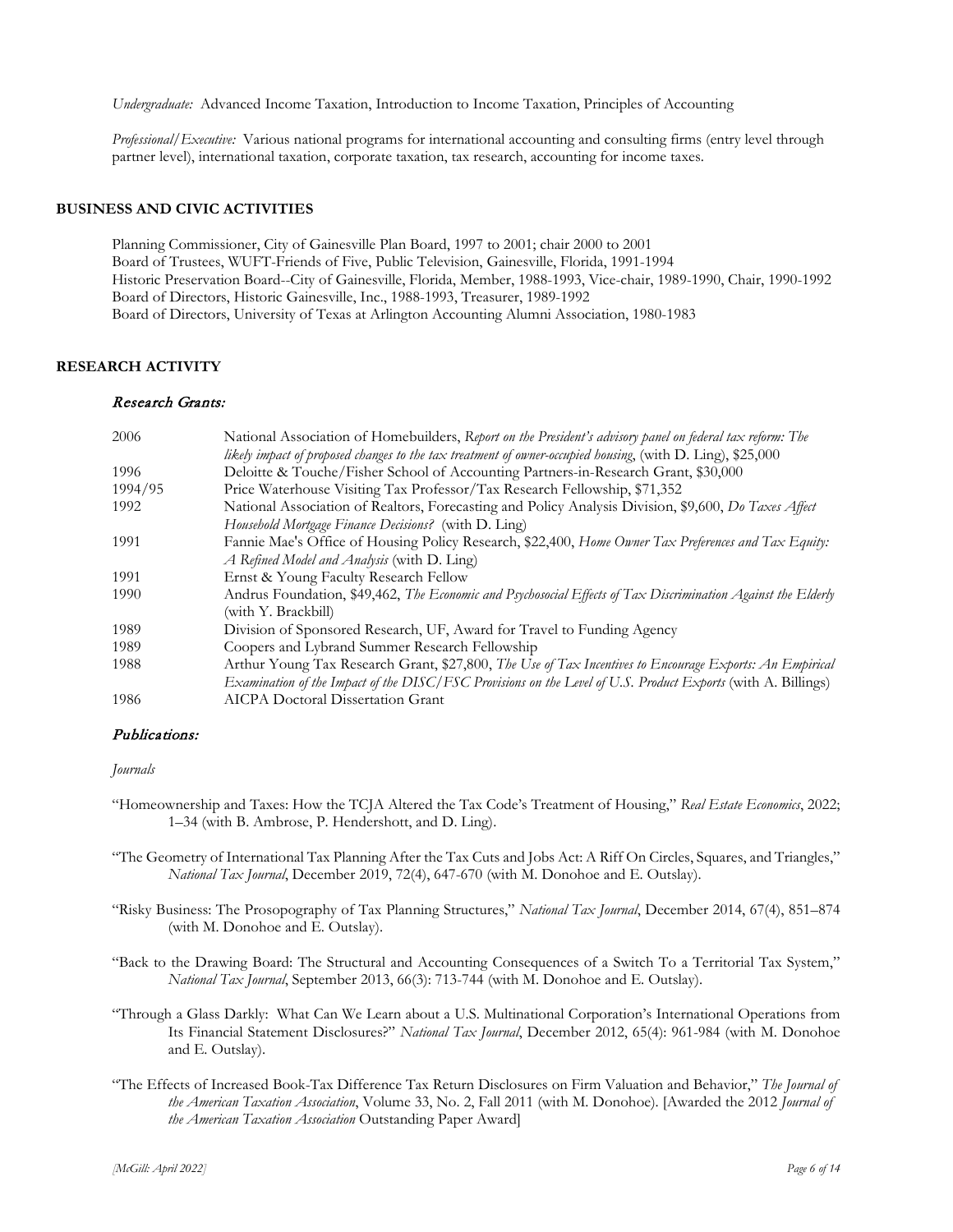- "Achievement Goals, Feedback, and Task Performance," *Human Performance*, Volume 23, Issue 2, April 2010, 131 154 (with A. Cianci and J. M. Schaubroeck).
- "Acquiring International Tax Knowledge," *Advances in Taxation*, Volume 18, 143-169, 2008 (with J. Fecowycz, E. Larkins, and T. Porcano).
- "The Variation of Homeowner Tax Preferences by Income, Age, and Leverage," *Real Estate Economics*, Vol. 35, No. 4, 2007. (with D. Ling).
- "The GAAP in Tax Education: Integrating Tax and Financial Accounting in the Tax Curriculum," *The Tax Adviser*, February 2007, 118-121 (with E. Outslay).
- "Lost in Translation: Detecting Tax Shelter Activity in Financial Statements," *National Tax Journal*, Vol. LVII, No. 3 (September), 2004, 739-756 (with E. Outslay). [Awarded the *American Tax Association Outstanding Manuscript Award, 2005*]
- "The Effect of Export Tax Incentives on Export Volume: The DISC/FSC Evidence," *Advances in Taxation,* Vol. 15, 2003, 1-28 (with B.A. Billings and M. Mougoue).
- "Taxing The Intangible: Overview of Global Approaches and a Review of Recent Policy Changes in the UK," *Australian Tax Forum: A Journal of Taxation Policy, Law and Reform*, Vol. 18, No. 4, 2003, 431-463 (with A. Lymer, D. Onyekwe, and M. Walpole).
- "Case Study: The JCT's Enron Report Sheds Light on the Book vs. Tax Debate," *The Tax Adviser*, August 2003, 500-504 (with E. Outslay).
- "Household Income, Termination Risk and Mortgage Pricing," *Journal of Real Estate Finance and Economics*, Vol 27, No. 1, 2003, 111:138 (with W. Archer and D. Ling).
- "Did Enron Pay Taxes?: Using Accounting Information to Decipher Tax Status," *Tax Notes*, Vol 96, No. 8, 2002, 1125- 1136 (with E. Outslay). [Working paper version was listed in "Top-10 Downloaded Papers" in the SSRN Financial Accounting and Tax Law & Policy journals in 2002.]
- "Prepayment Risk and Lower Income Mortgage Borrowers," in *Low-Income Homeownership: Examining the Unexamined Goal*, Nicolas P. Retsinas and Eric S. Belsky, editors, Washington, D.C.: Brookings Institution Press, Co-published with the Joint Center for Housing Studies, Harvard University. 2002, 279-321 (with W. Archer and D. Ling).
- "The Role of Decision Strategies in Understanding Professionals' Susceptibility to Judgment Biases," *Journal of Accounting Research*, Vol. 38, 419-435, Autumn 2000 (with A. Cuccia).
- "Evidence on the Demand for Mortgage Debt by Owner-Occupants," *Journal of Urban Economics*, 44, 391-414, 1998 (with D. Ling).
- "Demographic Versus Option-Driven Mortgage Terminations," *Journal of Housing Economics*, 6, 137-163, 1997 (with W. Archer and D. Ling).
- "The Effect of Income and Collateral Constraints on Residential Mortgage Terminations," *Regional Science and Urban Economics*, Vol. 26, Issue 3-4, 1996, 235-261 (with W. Archer and D. Ling). [An earlier version appeared as *National Bureau of Economic Research, Inc., Working Paper No. 5180*, July 1995.]
- "Compliance With Local Option Lodging Taxes: Theory and Measurement Strategies," *Journal of Travel & Tourism Marketing*, Vol. 3, Issue 4, 1994, 51-83 (with J. Crotts). [A special issue on "The Economic Psychology of Travel and Tourism"]
- "The Preferential Income Tax Treatment of Owner-Occupied Housing: Who Really Benefits?" *Housing Policy Debate*, 1993, Vol. 4, Issue 1, 1993, pp. 1-24. (with J. Follain and D. Ling). [After the review process, this paper was made the subject of a special forum with published comments by D. Crowe (pp.25-32) and W. Grigsby and A. Hosier (pp. 33-42).]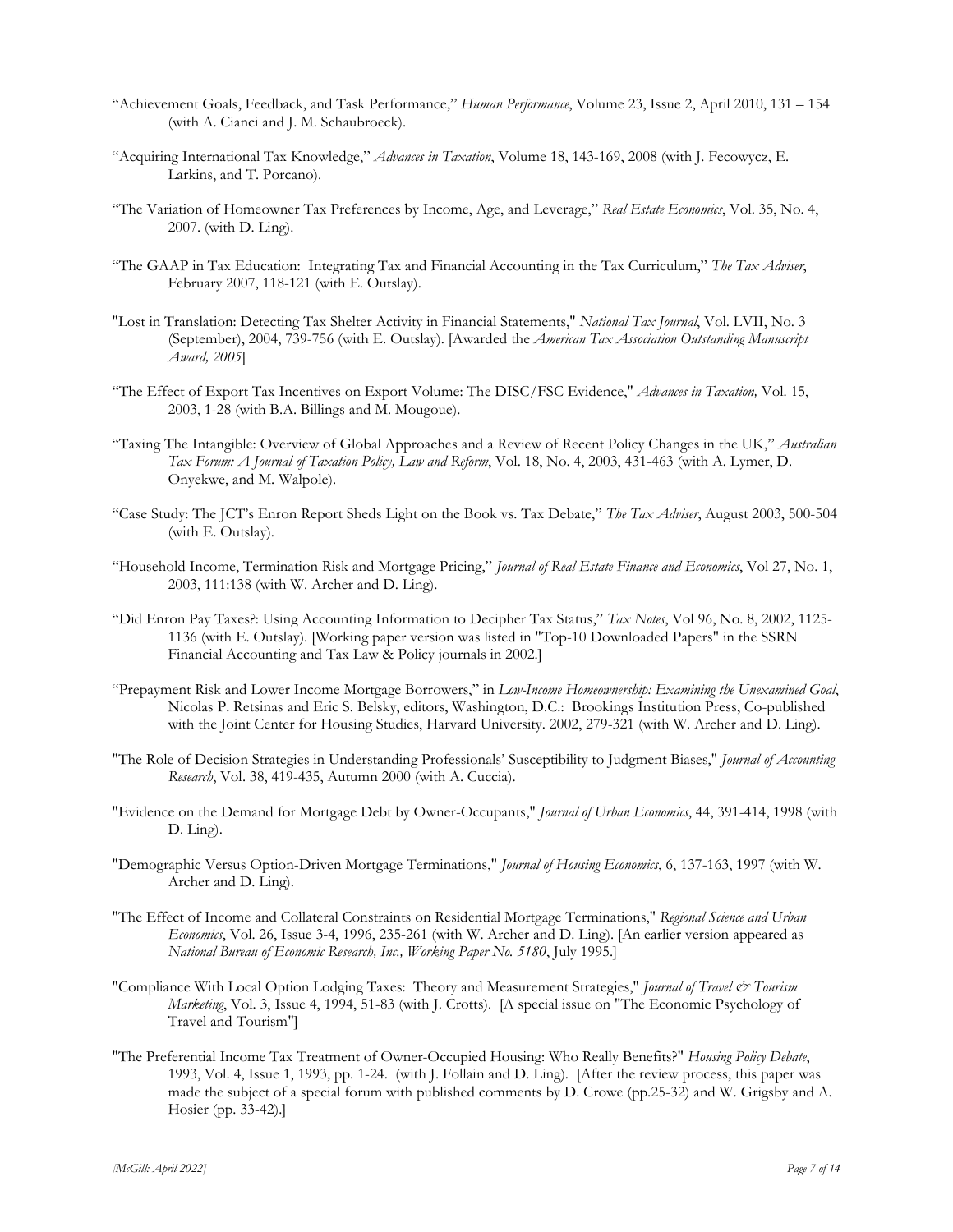- "An Examination of Taxpayer Preference For Aggressive Tax Advice," *National Tax Journal*, Vol. 45, December 1992, 389-403. (with P. Hite). [Awarded "Best Paper" at the 1991 Midwest Regional AAA Meeting; this paper also was the subject of an article by Frederik Eliason published in the *New York Times* on April 10, 1993, which was subsequently reprinted in a special *New York Times* Anthology called *Themes of the Times: Taxation* (Fall 1993, p. 6), distributed by Prentice Hall]
- "Measuring the Size and Distributional Effects of Home Owner Tax Preferences," *Journal of Housing Research*, Vol. 3, Issue 2, 1992, 273-303 (with D. Ling).
- "The Effect of Base Changes in the Incremental Research and Experimentation Tax Credit," *Tax Notes*, Vol. 54, No. 9, March 2, 1992, 1155-1161 (with A. Billings).
- "Visibility and Perceptions of Fairness: A 'Now You See It, Now You Don't' Tax Policy for the 1990s," *Tax Notes*, Vol. 54, No. 8, February 24, 1992, 1013-1016 (with C. Copp).
- "Tax Aspects of Unitizations," *Oil & Gas Tax Quarterly*, Vol. 39, No. 3, March 1991, 411-427 (with M.Gately).
- "Tax Sparing on U.S. Multinationals," *Tax Notes*, Vol. 48, No. 5, July 30, 1990, 615-618 (with B. A. Billings).
- "Uniform Capitalization Rules and Inventory Planning," *Journal of Accountancy*, July 1990, 119-122 (with B. A. Billings).
- "The Property Concept," *Oil & Gas Tax Quarterly*, Vol. 38, No. 4, June 1990, 647-660 (with M.S. Gately).
- "A Note on Evaluating Stock Price Responses to Accounting Method Changes After the Alternative Minimum Tax," *Financial Management*, Spring, 1990, 7 (with B. A. Billings and M. Roberts).
- "Safe-Haven Interest Rates and Interest-Free Periods for Loans Between Commonly Controlled Taxpayers," *The Journal of Corporate Taxation*, Autumn, 1989, 257-60 (with B. A. Billings).
- "The Deemed Paid Foreign Tax Credit: Earnings and Profits Utilization and Translation Clarifications," *Taxes-The Tax Magazine*, January 1989, 48-59 (with B. A. Billings).
- "Defining the Oil Property Unit: Separate Definitions With Overlapping Purposes," *Oil and Gas Taxes/Natural Resources*, April 28, 1988, 1511-1525 (with M.S. Gately).
- "The Indirect Foreign Tax Credit After the Tax Reform Act of 1986," *The International Tax Journal*, Winter 1988, 5-24 (with J. L. Kramer).
- "The Capital Gains Timing Decision: A Quantitative Analysis," *The Journal of the American Taxation Association*, 7, Spring 1986, 7-16 (with J.T. Sennetti).

#### *Books and Book Chapters*

- *U.S. Tax Aspects of Doing Business Abroad*, 6th Edition, 2005 (AICPA: New York), 910 pp., with M. Moore and E. Outslay.
- Contributing Author, *West Federal Taxation: Taxation of Business Entities,* Editors, Smith, Raabe, Maloney, and Willis (South-Western, Cincinnati, Ohio). 2004-2013 editions.
- Contributing Author, *West Federal Taxation: Advanced Business Entity Taxation,* Editors, Raabe, Willis, Maloney, and Smith (South-Western, Cincinnati, Ohio). 2004-2008 editions.
- Contributing Author, *West Federal Taxation: Corporations, Partnerships, Estates & Trusts*, Editors, Hoffman, Raabe, Smith, and Maloney (South-Western, Cincinnati, Ohio). 2000-2013 editions.
- Contributing Author, *West Federal Taxation: Individual Income Taxes,* Editors, Hoffman, Smith, and Willis (South-Western, Cincinnati, Ohio). 2000-2013 editions.
- Contributing Author, *West Federal Taxation: Comprehensive Volume,* Editors, Willis, Hoffman, Maloney, and Raabe (South-Western, Cincinnati, Ohio). 2000-2013 editions.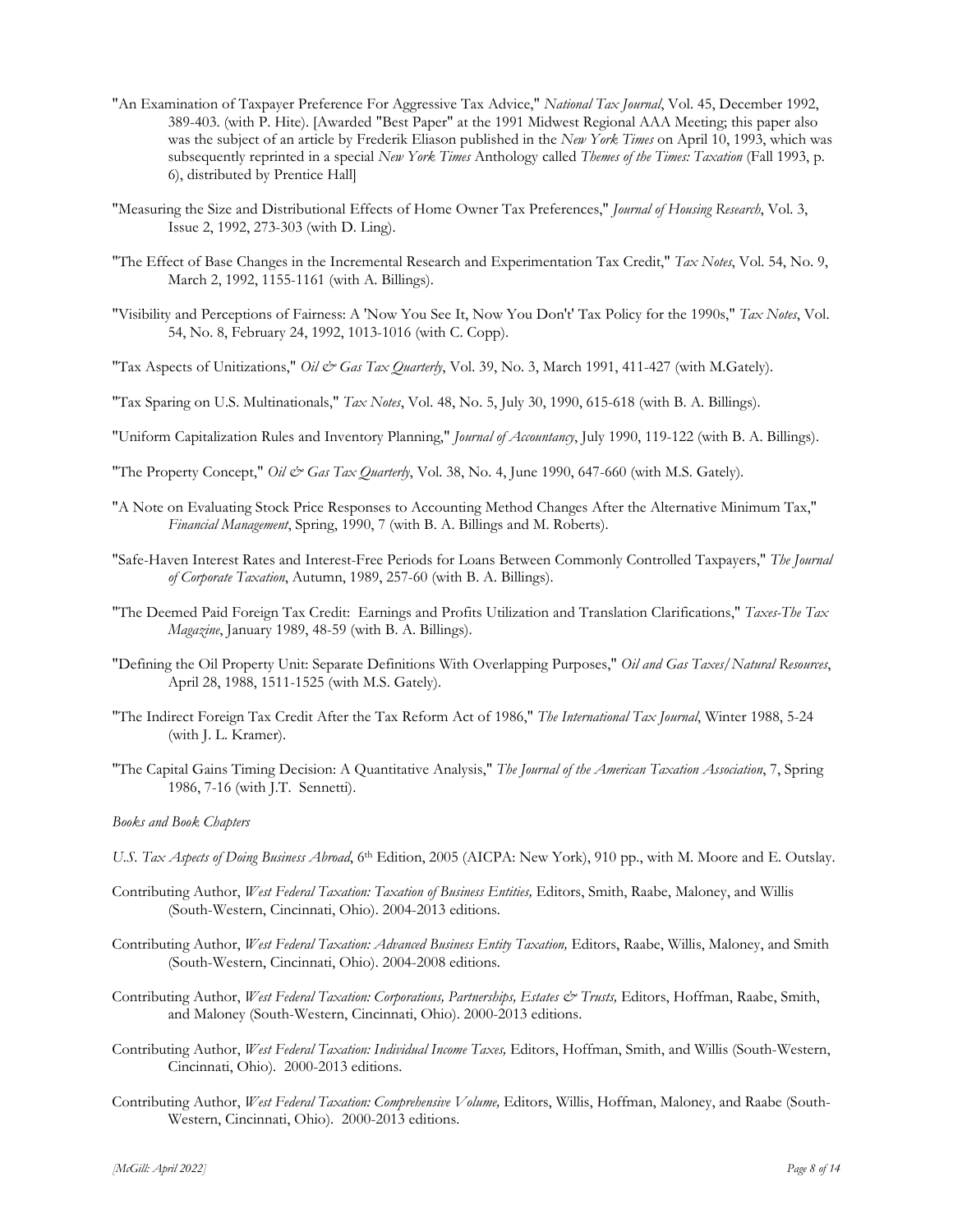- "International Taxation," Chapter in *International Accounting: Research Priorities for the 1990s*, Editors, C. Fulkerson and K. Bindon. International Accounting Section of the American Accounting Association, 1995 (with J. Kramer).
- "Income Taxation in the United States," *The History of Accounting: An International Encyclopedia*, Editors, Michael Chatfield and Richard Vangermeersch (Garland Publishing, New York, New York, 1996), 318:322.
- "Tax Reform Acts," *The History of Accounting: An International Encyclopedia*, Editors, Michael Chatfield and Richard Vangermeersch (Garland Publishing, New York, New York, 1996), 577:579.
- "The Sixteenth Amendment," *The History of Accounting: An International Encyclopedia*, Editors, Michael Chatfield and Richard Vangermeersch (Garland Publishing, New York, New York, 1996), 534:535.
- "The Property Concept," Chapter Two in *Natural Gas Accounting Handbook*, Editors, D.L. Crumbley and V.A. Nichols (Executive Enterprises Publications Co.: New York, 1991), 9-21 (with M.S. Gately).

## *Reviews*

- Review of "TaxStream: Tax Provision and Planning Software" in *The Journal of the American Taxation Association*, Fall, 2004, 71-73 (with E. Outslay).
- Review of *U.S. Tax Aspects of Doing Business Abroad*, Fourth Edition, Michael L. Moore and Edmund Outslay, in *The Journal of the American Taxation Association*, Fall, 1997, 85-86.
- Review of *The Ultimate Rip-off: A Taxing Tale*, I. W. Collett in *The Journal of the American Taxation Association*, Spring 1989, 105.

#### *Refereed Published Proceedings*

- "Compliance with Local Option Lodging Taxes: The Case of Florida's Lodging Sector". *Proceedings of the International Travel and Tourism Research Association*. Annual Conference, Miami Beach, Florida, June 9-14, 1994. (with N. Shah and J.C. Crotts)
- "Income Tax Fairness and Personal Control: The Importance of Personality Differences in Social Justice Perceptions," *Proceedings of the American Accounting Association (Southeast)*, 1989, pp. 325-329.
- "CPAs' Perceptions of the Effectiveness of Tax Practice Sanctions," *Proceedings of the American Accounting Association (Southeast)*, 1988, pp. 353-357.
- "Using an Electronic Grade Roster," *Proceedings of the American Accounting Association (Southwest)*, 1987, pp. 257-264. (with M.S. Gately)

### *Other*

- "Some rich people will love at least one sweetener in Democrats' \$3.5 trillion plan," *The Conversation*, September 23, 2021, [https://theconversation.com/some-rich-people-will-love-at-least-one-sweetener-in-democrats-3-5-trillion-plan-](https://theconversation.com/some-rich-people-will-love-at-least-one-sweetener-in-democrats-3-5-trillion-plan-163464)[163464.](https://theconversation.com/some-rich-people-will-love-at-least-one-sweetener-in-democrats-3-5-trillion-plan-163464) (with B. Ambrose, P. Hendershott, and D. Ling)
- *Report on the President's Advisory Panel on Federal Tax Reform: The Likely Impact of Proposed Changes to the Tax Treatment of Owneroccupied Housing* (Research Report prepared for the National Association of Homebuilders, 2006), 41 pages. (with D. Ling)
- "Statement of Edmund Outslay, Professor of Accounting and Information Systems, Eli Broad Graduate School of Management, Michigan State University, East Lansing, Michigan and Gary A. McGill, Professor of Accounting, Fisher School of Accounting, University of Florida, Gainesville, Florida, Before the *U.S. Senate Committee on Finance Hearing on "Enron: The Joint Committee on Taxation's Investigative Report*," Washington, D.C., February 13, 2003, *Tax Analysts Tax Document Service*, Doc 2003-4183 (12 pgs).
- "Prepayment Risk and Lower Income Mortgage Borrowers," Working Paper No. LIHO-01.9, Low-Income Homeownership Working Paper Series, Joint Center for Housing Studies, Harvard University September 2001 (with W. Archer and D. Ling).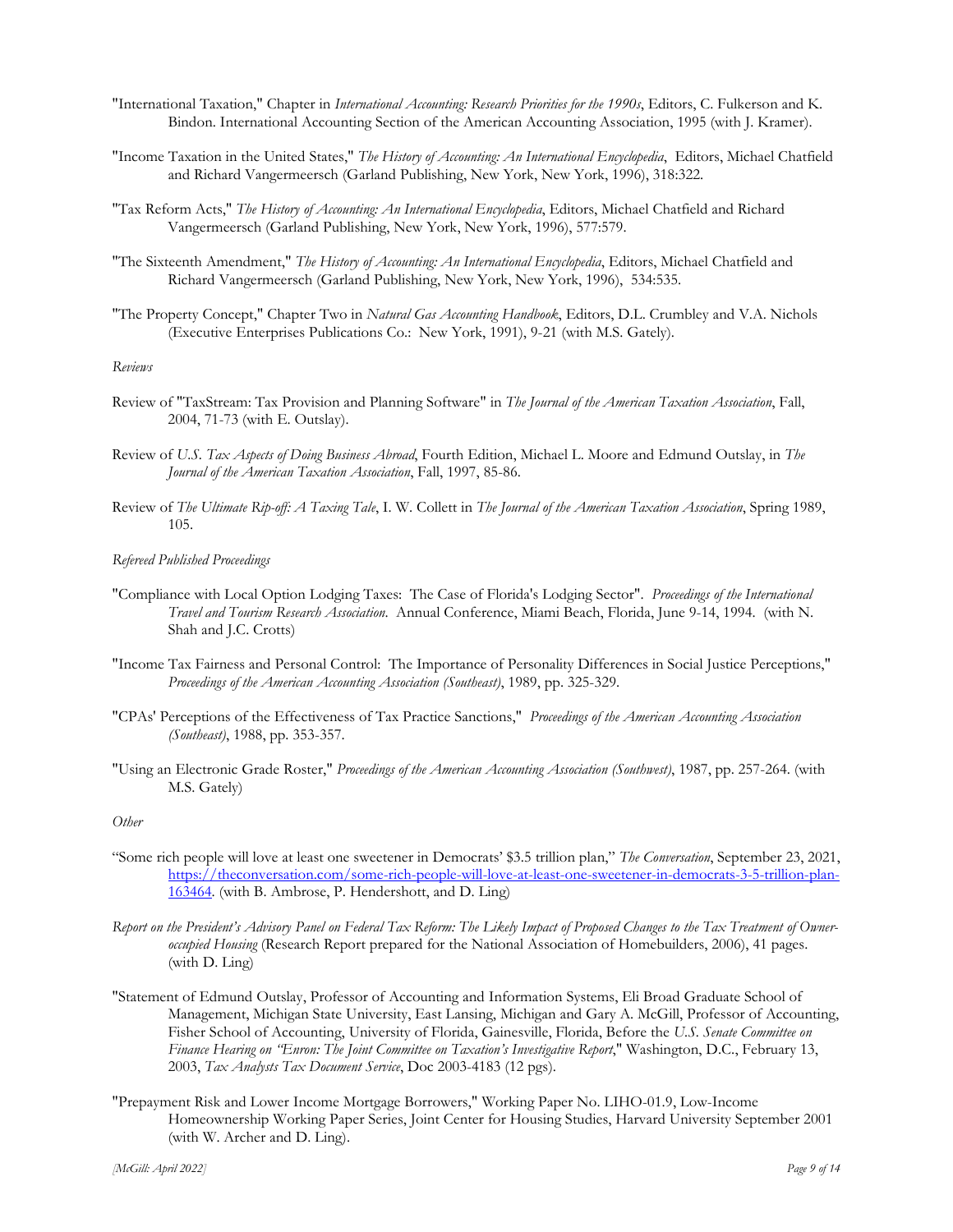- "The Effect of Income and Collateral Constraints on Residential Mortgage Terminations," *National Bureau of Economic Research, Inc., Working Paper No. 5180*, July 1995 (with W. Archer and D. Ling).
- *Do Taxes Affect Household Mortgage Finance Decisions?* (Research Report prepared for National Association of Realtors, Forecasting and Policy Analysis Division, 1993), 40 pages. (with D. Ling)
- "Attitudes of Small Businesses and Their Advisors Toward Compliance and IRS Services," in *Closing the Tax Gap: Alternatives to Enforcement* (Department of the Treasury, Internal Revenue Service, Office of the Assistant Commissioner, March 1992, Document 7302 (3-92)), 125-130. (with M. Roberts)
- *Home Owner Tax Preferences and Tax Equity: A Refined Model and Analysis* (Research Report prepared for Fannie Mae's Office of Housing Policy Research, 1991), 42 pages. (with D. Ling)
- Presentation Remarks, "Moral Appeal and Communications," in *How Do We Affect Taxpayer Behavior? The Case for Positive Incentives, Assistance or Enforcement* (Department of the Treasury, Internal Revenue Service, Office of the Assistant Commissioner, March 1991, Document 7302 (3-91)), 36-59.
- *The Use of Tax Incentives to Encourage Exports: An Empirical Examination of the Impact of the DISC/FSC Provisions on the Level of U.S. Product Exports* (Research Report #87-51, Ernst & Young Foundation: Reston, VA, 1991), 40 pages. (with B.A. Billings)
- Discussant's Remarks, "Environment: Decision Making," in *The Role of Tax Practitioners in the Tax System* (Department of the Treasury, Internal Revenue Service, Office of the Assistant Commissioner, March, 1988, Document 7302 (3-88)), 83-84.

## Papers Presented at Conferences, Symposia, Invited Workshops and Other Professional Meetings:

#### *Refereed Conferences*

- "Has TCJA Changed the Geometry of International Tax Planning: A Riff on Circles, Squares, and Triangles," *National Tax Association, 49th Annual Spring Symposium*, May 16 & 17, 2019, Washington, D.C. (with M. Donohoe and E. Outslay).
- "The Effect of Tax Reform on Owner and Renter Taxes," *35th American Real Estate Society Annual Meeting*, April 9-13, 2019, Paradise Valley, Arizona (with P. Hendershott and D. Ling).
- "The Effect of Tax Reform on Tax Liabilities of Owners and Renters," *Allied Social Science Associations Annual Meeting*, January 4, 2019, Atlanta, GA (with P. Hendershott and D. Ling).
- "Risky Business: The Prosopography of Tax Planning Structures," *National Tax Association, 44th Annual Spring Symposium*, May 15 & 16, 2014, Washington, D.C. (with M. Donohoe and E. Outslay).
- "A Brief History in Time of Tax Planning: The Rise and Fall and Rise (Again?) of Corporate Tax Aggressiveness," *Section of Taxation, American Bar Association Meeting*, Washington, D.C. May 9, 2014 (with M. Donohoe and E. Outslay).
- "Back to the Drawing Board: The Structural and Accounting Consequences Of a Switch To a Territorial Tax System," *American Tax Policy Institute/James E. Baker III Institute For Public Policy Research Conference*, April 26, 2013, Washington D.C. (with M. Donohoe and E. Outslay).
- "Through a Glass Darkly: What Can We Learn about a U.S. Multinational Corporation's International Operations from Its Financial Statement Disclosures?" *National Tax Association, 42nd Annual Spring Symposium*, May 17 & 18, 2012, Washington D.C. (with M. Donohoe and E. Outslay).
- "The Ex Ante And Ex Post Effects Of Increased Book-Tax Difference Disclosures On Firm Valuation And Behavior," (with M. Donohoe). *Mid-year American Taxation Association Meeting,* Denver, CO, February 19-20, 2010.
- "Homeowner Tax Preferences and the Alternative Minimum Tax: The Inequities of a Parallel Tax System," (with D. Ling and B. Ambrose). *American Real Estate and Urban Economics Association Midyear Meeting*, Washington, D.C., May 27-28, 2008.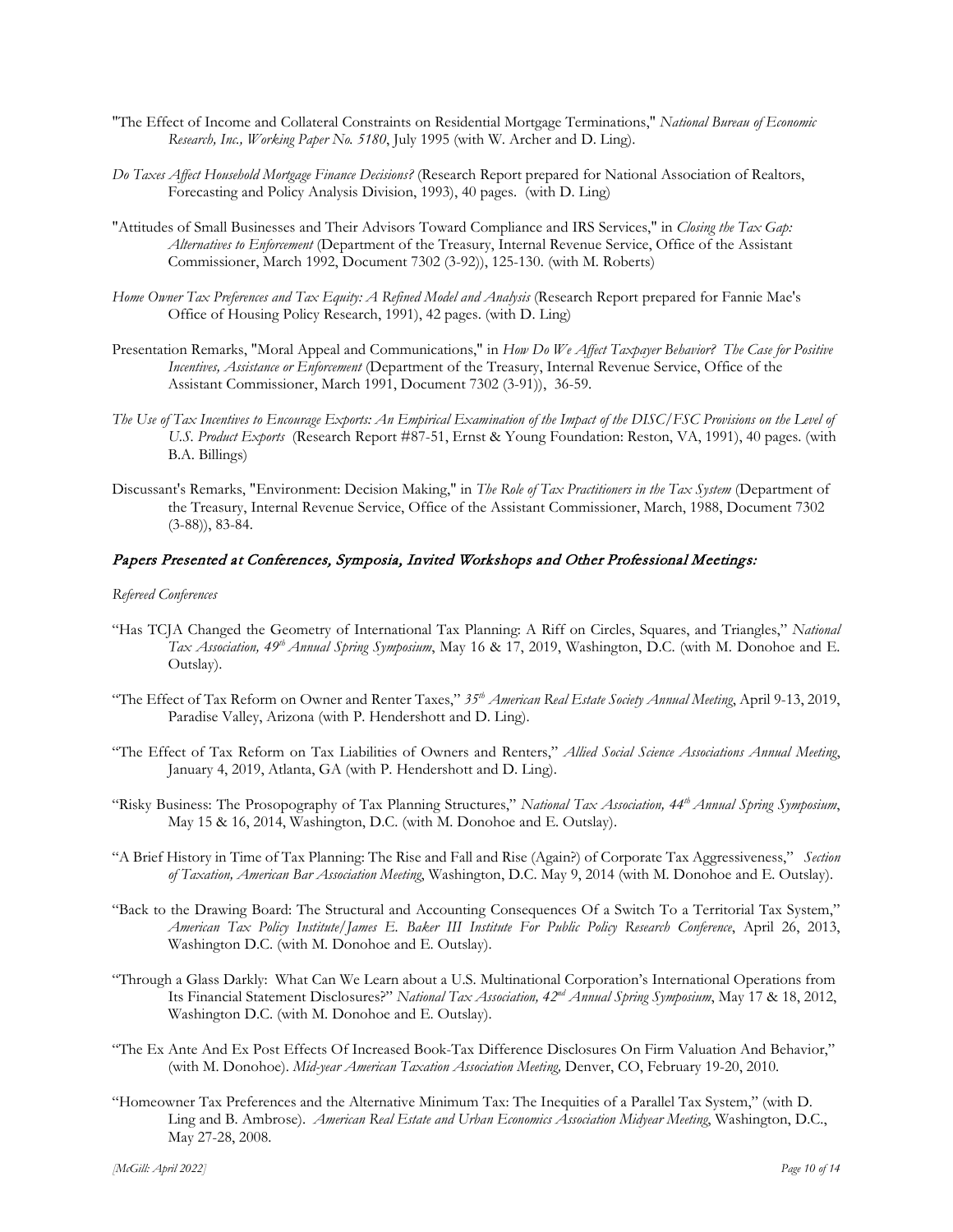- "The Variation of Homeowner Tax Preferences by Income, Age, and Leverage," (with D. Ling). *American Real Estate and Urban Economics Association Midyear Meeting*, Washington, D.C., May 29-30, 2007.
- "The Equity and Revenue Effects of Proposed Changes in Homeowner Tax Preferences," *Current Issues in Real Estate Economics and Finance: A Conference in Honor of the Scholarly Contributions of Patric H. Hendershott*, The Ohio State University, July 11, 2006 (with D. Ling).
- "Lost in Translation: Detecting Tax Shelter Activity in Financial Statements," *National Tax Association, 34th Annual Spring Symposium*, May 20 & 21, 2004, Washington D.C. (with E. Outslay).
- "Patterns of Change in Home Mortgage Prepayment Behavior Since 1995," *Annual Meetings of the American Real Estate and Urban Economics Association*, January 2003 (with W. Archer and D. Ling).
- "Prepayment Risk and Lower Income Mortgage Borrowers," *Annual Meetings of the American Real Estate and Urban Economics Association*, New Orleans, January 5, 2001. (with W. Archer and D. Ling)
- "Prepayment Risk and Lower Income Mortgage Borrowers," *Symposium on Low-Income Homeownership as an Asset-Building Strategy*, Harvard University, November 14-15, 2000. (with W. Archer and D. Ling)
- "Prepayment Risk and Low-Income Borrowers" *Housing In The 21st Century: Fragmentation And Reorientation*, sponsored by the American Real Estate and Urban Economics Association and European Network for Housing Research, June 26-30, 2000, Gävle, Sweden. (with W. Archer and D. Ling)
- "The Effects of Decision Processing Strategies and Task Characteristics on Professionals Susceptibility to Judgment Biases," *Behavioral Decision Research in Management Meetings*, Miami, FL, June 19-21, 1998 (with A. Cuccia)
- "Evidence on the Demand for Mortgage Debt by Owner-Occupants," (with D. Ling). *American Real Estate and Urban Economics Association Midyear Meeting*, Washington, D.C., May 27/28, 1997.
- "Household Level Determinants of Home Mortgage Terminations," (with W. Archer and D. Ling). *Annual Meetings, Allied Social Sciences Association,* San Francisco, CA, January, 1996.
- "The Effect of Income and Collateral Constraints on Residential Mortgage Terminations" (with W. Archer and D. Ling). National Bureau of Economic Research's Housing Market Dynamics Conference, October 20-22, 1994, Kiawah Island, SC.
- "The Effect of Income and Collateral Constraints on Residential Mortgage Terminations" (with W. Archer and D. Ling). National Bureau of Economic Research's Summer Institute Housing Workshop, Cambridge, MA, August, 1994.
- "The Effect of Income and Collateral Constraints on Residential Mortgage Terminations" (with W. Archer and D. Ling). *American Real Estate and Urban Economics Association Midyear Meeting*, Washington, D.C., May 31-June 1, 1994.
- "Of Bandits and Bounty Hunters: Informant Mechanisms and Taxpayer Compliance," *Southeast American Accounting Association Meeting*, Atlanta, Georgia, April, 1993.
- "An Examination of Taxpayer Preferences for Aggressive Tax Advice," *Annual American Accounting Association Meeting*, Nashville, Tennessee, August, 1991.
- "Home Owner Tax Preferences and Tax Equity: A Refined Model and Analysis," *American Real Estate and Urban Economics Association Midyear Meeting*, Washington, D.C., May 28-29, 1991.
- "An Examination of Taxpayer Preferences for Aggressive Tax Advice," *Law and Society Association and Research Committee on the Sociology of Law of the International Sociological Association: Joint Meetings*, Amsterdam, The Netherlands, June 26-29, 1991.
- An Examination of Taxpayer Preferences for Aggressive Tax Advice," *Midwest American Accounting Association Meeting*, Kansas City, April, 1991.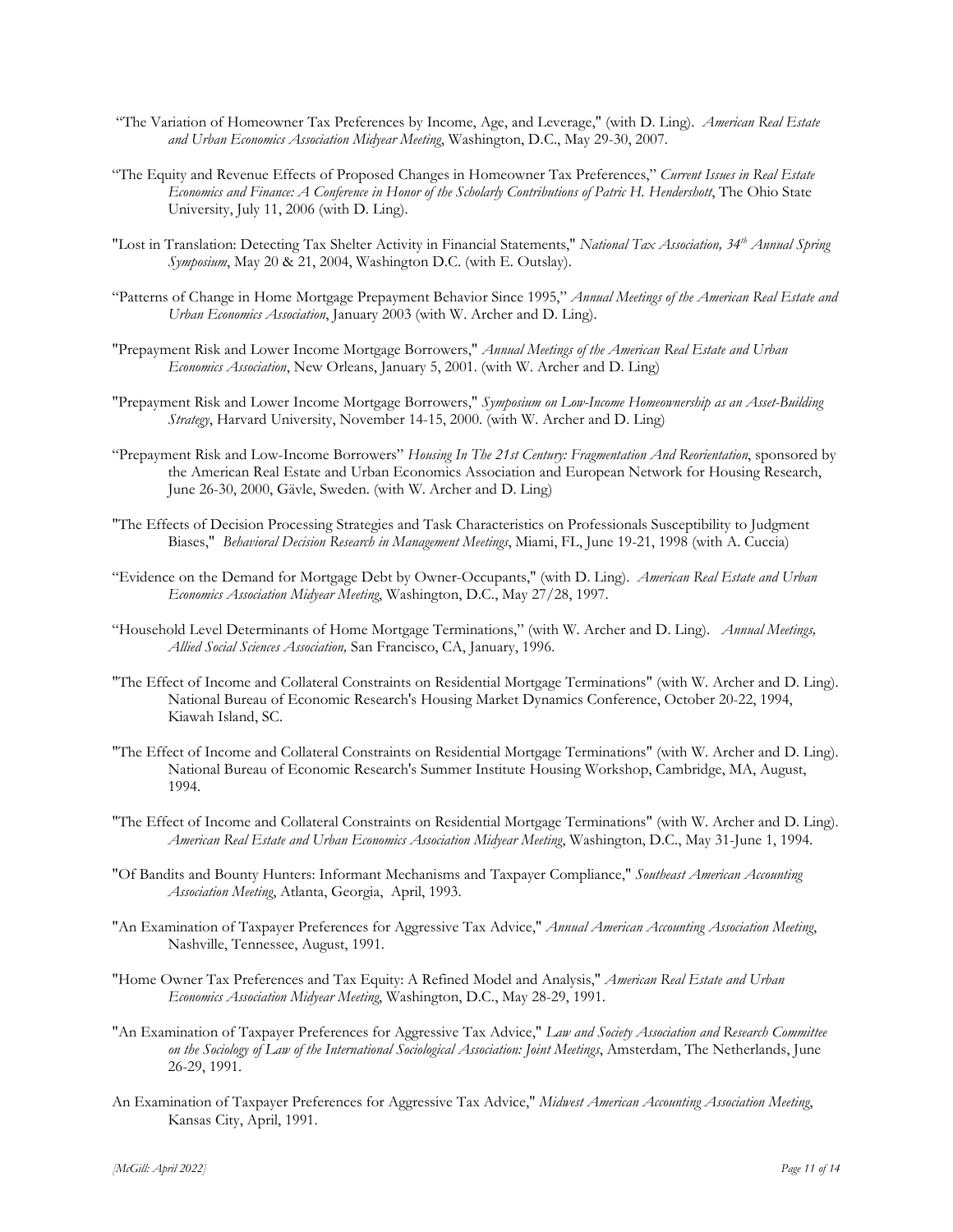- "Income Tax Fairness and Personal Control: The Importance of Personality Differences in Social Justice Perceptions," *Southeast American Accounting Association Meeting*, Arlington, Virginia, April, 1989.
- "The Use of Tax Incentives to Encourage Exports: An Empirical Examination of the Impact of the DISC/FSC Provisions on the Level of U.S. Product Exports," *Southeast American Accounting Association Meeting*, Knoxville, Tennessee, April, 1988.
- "CPAs' Perceptions of the Effectiveness of Tax Practice Sanctions," *Southeast American Accounting Association Meeting*, Knoxville, Tennessee, April, 1988.
- "The Deemed Paid Foreign Tax Credit: New Rules Address Old Problems," *Southeast American Accounting Association Meeting*, Atlanta, Georgia, April, 1987.

*Other Presentations*

- Accounting Accreditation Standards Bane or Boon? (Panelist) *Accounting Program Leaders Group Meetings*, Long Beach, CA, February 7, 2020.
- Alumni Development and Fundraising (Panelist), *American Accounting Association Annual Meeting,* Washington, D.C., August 5, 2018.
- Master Teacher/Master Researcher (Panelist), *Mid-year American Taxation Association Meeting*, New Orleans, LA, February 16-17, 2018.
- Jeopardy: International Tax Edition (Panelist), *Mid-year American Taxation Association Meeting*, New Orleans, LA, February 16-17, 2018.
- Tax Reform: Update on International Tax, *ATA Teaching and Curriculum Conference*, New Orleans, LA, February 15, 2018.
- Faculty Evaluation (Panelist), *Accounting Program Leaders Group Meetings*, San Antonio, TX, February 9-10, 2018.
- Teaching: Calling or Curse? Teaching Graduate Tax Courses and Leveraging Teaching and Research, KPMG/ATA Tax Doctoral Consortium, San Antonio, TX, February 20, 2014 (with Ed Outslay)
- Opening Pandora's Box: Schedule UTP and Accounting for Uncertain Tax Positions, Invited Presentation to Internal Revenue Service, LB&I Division, Washington, DC, April 26, 2011. (with Ed Outslay)
- Keynote Speaker, "My So-Called Life as a Tax Professor," *PhD Tax Consortium, Mid-year American Taxation Association Meeting*, Washington, D.C., March 3-5, 2011.
- Panel Discussant, "Outsourcing and the Accounting Profession," *Accounting Program Leaders Group Meetings*, Savannah, GA, February 13-15, 2011.
- "Integrating FAS 109 into the Tax Curriculum," *Mid-year American Taxation Association Meeting,* San Antonio, TX, February 23-24, 2007.
- "International Taxation: Research and Teaching," *Midwest American Accounting Association Meeting*, Kansas City, MO, March 26, 2004.
- "The Feng Shui of Effective Tax Rates: Balance and (Dis)harmony in Financial Statements," Invited Seminar, U.S. Treasury's Office of Tax Policy/Office of Tax Analysis, Washington D.C., March 7, 2003.
- "Corporate Tax Shelter Regulations," *Florida Institute of CPAs/University of Florida Accounting Conference*, November 9, 2000.
- "Teaching and Research in International Taxation," *Mid-year American Taxation Association Meeting,* San Francisco, CA, February 19-20, 1999.
- "Federal Tax Benefits for Small Exporters," *Florida Institute of CPAs/University of Florida Accounting Conference*, November 13, 1998.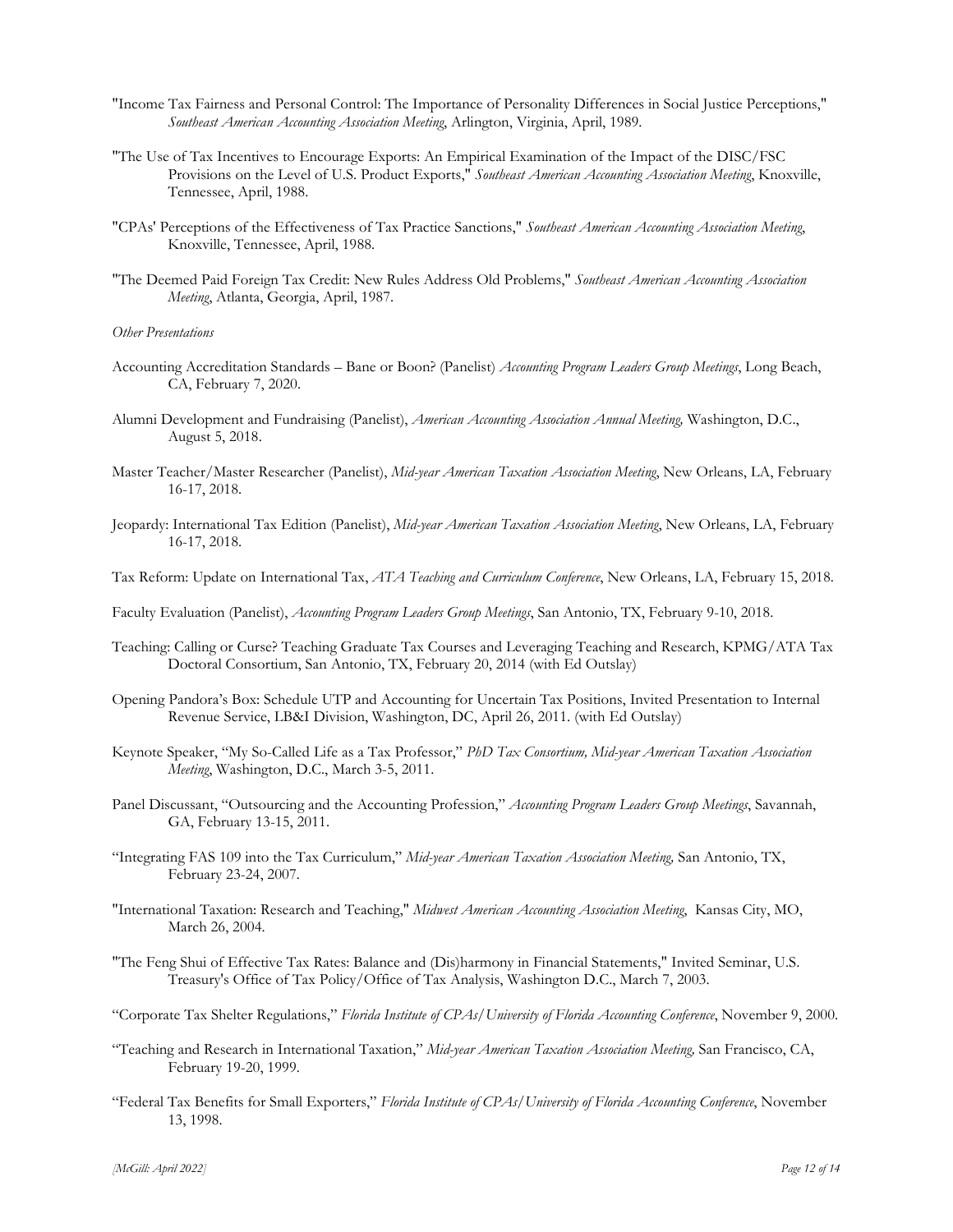- "The Effects of Decision Processing Strategies and Task Characteristics on Professionals Susceptibility to Judgement Biases," Accounting Research Seminar, Université du Québec à Montréal, April 17, 1998.
- "Attracting Students to Midsize CPA Firms," *Associated Accounting Firms International Annual Meeting*, Hilton Head, S.C., June 24, 1996.
- "Teaching International Taxation," *Mid-year American Taxation Association Meeting*, San Antonio, Texas, February, 1995.
- "The Preferential Income Tax Treatment of Owner-Occupied Housing: Who Really Benefits?" *Fannie Mae Research Roundtable Series: Homeowner Tax Preferences*, Washington, D.C., September 14, 1993.
- "The Preferential Income Tax Treatment of Owner-Occupied Housing: Who Really Benefits?" *Florida State University Accounting Workshop*, January 29, 1993.
- "The Preferential Income Tax Treatment of Owner-Occupied Housing: Who Really Benefits?" *University of Georgia, Tull School of Accounting Workshop*, December 4, 1992.
- "Tax Practitioners, Tax Compliance, and The IRS: A Kinder, Gentler Approach?" *Florida Institute of CPAs/University of Florida Accounting Conference*, October 23, 1992.
- "Attitudes of Small Businesses Toward Compliance and IRS Services," *Internal Revenue Service Research Conference: Closing the Tax Gap: Alternatives to Enforcement*, Washington, D.C., November, 1991.
- "Measuring the Incidence of Poverty Among the Elderly: The Effects of Age-discrimination in 'Poverty Threshold'," *Psychology Department Research Workshop, University of Florida*, November 22, 1991.
- "An Examination of Taxpayer Preference for Aggressive Tax Advice," *Southeast Doctoral Consortium*, Birmingham, Alabama, April 25, 1991.
- "Marginal Tax Rates and the Working Elderly," *Workshop for the Center for Gerontological Studies,* University of Florida, April 16, 1991.
- "Alternative Funding Sources for Tax Research," *Mid-year American Taxation Association Meeting*, Albuquerque, New Mexico, February 8, 1991.
- "Moral Appeal and Neutralization Strategies: Effects On Social Control of Taxpayer Noncompliance," *Internal Revenue Service Research Conference: How Do We Affect Taxpayer Behavior? The Case for Positive Incentives, Assistance, or Enforcement*, Washington, D.C., November, 1990.
- "Financial Issues and the Elderly," *Geriatric Group Workshop--Veteran's Administration Medical Center*, Gainesville, Florida, November, 1990.
- "Moral Appeal and Neutralization Strategies: Effects On Social Control of Taxpayer Noncompliance," *Accounting Workshop, Texas Tech University*, September, 1990.
- Invited Participant at the Stanford University Summer Tax Conference taught by Mark Wolfson, Myron Scholes, and Pete Wilson, July 1990.
- "Intergenerational Equity and Tax Policy," *Workshop for the Center for Gerontological Studies and Psychology Department*, University of Florida, April, 1990.
- "Post Graduate Tax Education," *Mid-year American Taxation Association Meeting*, Atlanta, Georgia, February, 1990.
- "An Examination of Taxpayer Preferences for Aggressive Tax Advice," *Florida International University*, December, 1989.
- Panel Discussant, "Environment: Decision Making," *Internal Revenue Service Research Conference on The Role of Tax Practitioners in the Tax System*, Washington, D.C., November, 1987.